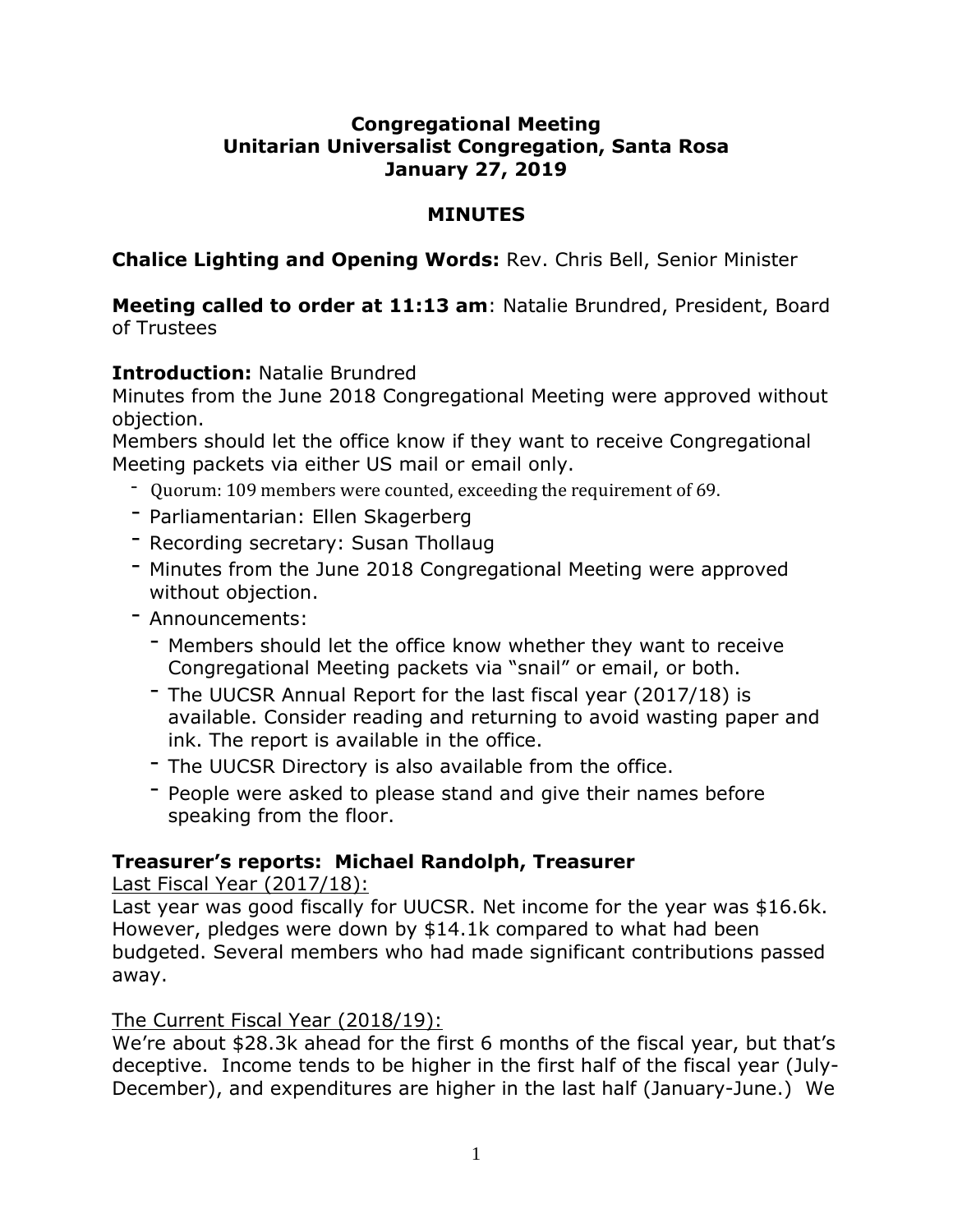expect the rest of this fiscal year to be "a little choppy." The Board, Finance Committee, and Stewardship Team are working to get us through this challenge in good shape.

#### Analysis of Pledging (July 1-December 18, 2018):

We started this fiscal year with a baseline of \$453.8k in annual pledges. 30% of the congregation has increased their pledges so far, adding \$41.8k. Reduced pledges total \$9.9k, and new members contributed over \$10k. We removed 25 members from the rolls - people who left the congregation, moved away, or passed away. This represents a loss of \$24k. At this point, our net pledge income for the year is \$466.1, which is only about \$12.3k more than last year.

#### The 2018/19 Initiative:

We've started a "mini-pledge drive", with the Board and the Stewardship Team reaching out to about 40 households. Response has been fairly favorable.

We hope to have less of a deficit at the end of this year than we're projecting at mid-point. We're developing a new budget and looking for solutions. We have substantial reserves, and UUCSR is in very strong financial shape overall. This is about our current year operating budget only, and we are not drawing on our reserves.

## **Nominations and Elections: Ellen Skagerberg, Chair, Nominating Committee - VOTING ITEMS**

Nominees for the Board of Trustees: Larisa Ashley Paula Hammett

John Mason Mike McGirr

#### **VOTE: The slate of nominees for the Board was approved unanimously.**

Nominees for the Endowment Committee:

Ann Chambers Linda Stabler Terry Graham

## **VOTE: The slate of nominees for the Endowment Committee was approved unanimously.**

Nominees for UU General Assembly Delegates:

Lucia Kasulis Rose Saint John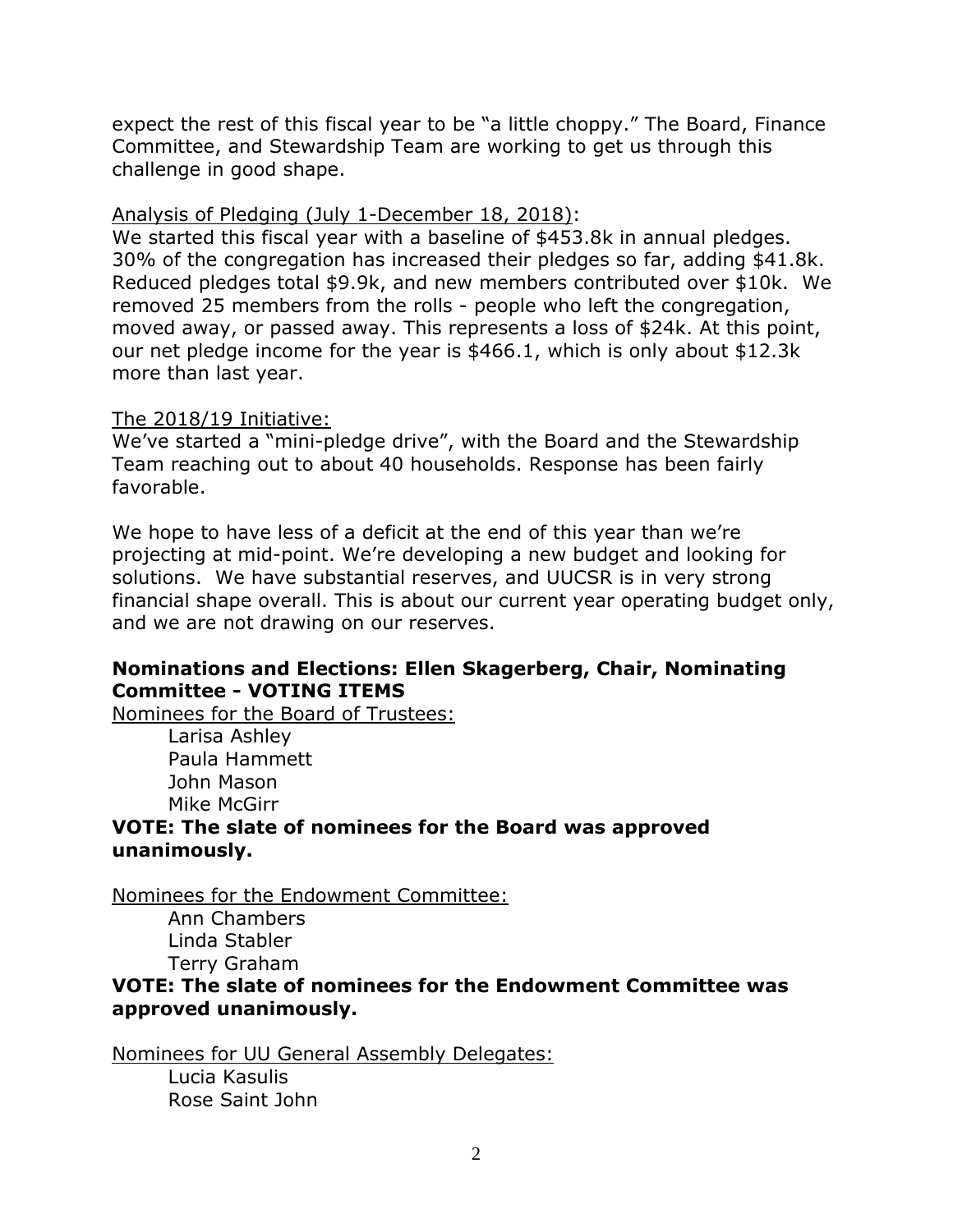Bev Spears Judy Marley Sean Freese Mike McGirr Richard Senghas **VOTE: The slate of nominees for delegates to GA was approved unanimously.**

#### **Debrief of the October 2018 Town Hall: Natalie Brundred**

About 80 - 100 people attended the Town Hall. The meeting started with 25 minutes of open mic to allow time for expression of ideas. We also heard three presentations.

In general, people were impressed with the Town Hall. They felt it was well organized and the presentations were excellent. Some people expressed a desire to see the open mic time at the end of the meeting, and some appreciated having it first.

Notes of people's input were taken and the appropriate sections were forwarded to the speakers, who followed up on their pending items. In the future, the notes will also be posted on the Work Room and Social Hall bulletin boards and posted on the website.

#### Naming Room 545:

Nominations with accompanying rationale for naming Room 545 should be sent to Gretchen Vap by April 1. The Board will then whittle down the list, and the congregation will vote at the June Congregational Meeting.

#### **Reflection on the State of the Congregation: Rev. Chris Bell**

Our congregation is happy, healthy, and doing well. We've had around 350 members for several years, which is a tipping point, with the opportunity to move up to the next congregational size. In transitioning to this next level, there can be fear that change might lead to loss, but to be more effective in fulfilling our Mission and in the world, we need to get ready to grow. Rev. Chris will be reading/reflecting about how to overcome this hurdle so we do it as well as we have in the past, when we grew to this size.

A very big step is bringing on our new Administrative Manager, Dawn Silveira. She had a high-pressure job with the YWCA on domestic violence and ran their safe house.

#### **Board Report: Natalie Brundred, Cathie Wiese and Joe Como**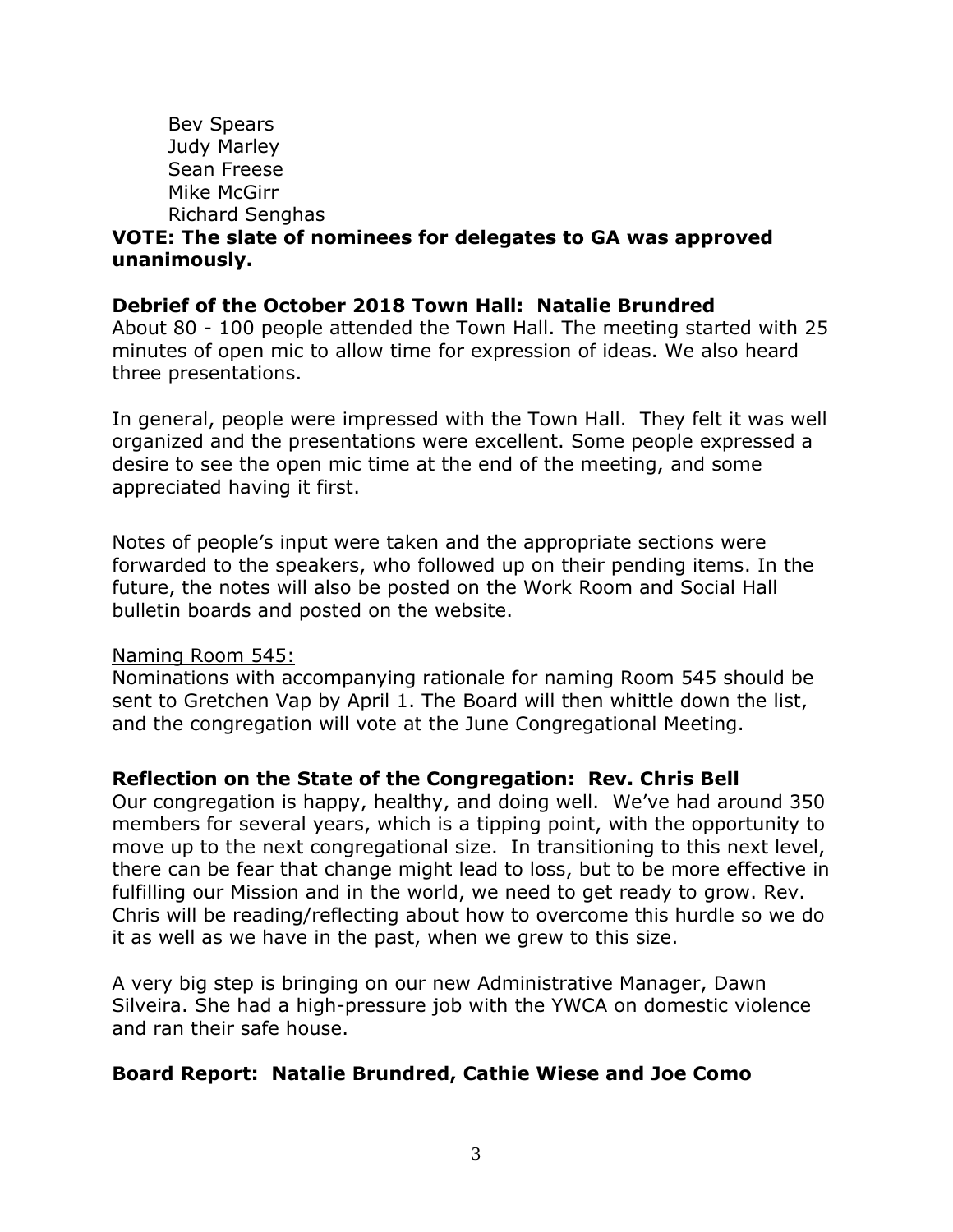Last August, the Board determined its three focus areas for the 2018/19 fiscal year: (1) Intergenerational Focus; (2) Upstairs Focus ("Second Floor to the Future"); and (3) our Fiscal Future (which has since been dissolved to focus on the current year's Initiative and budget).

#### Intergenerational Focus - Cathie Wiese:

The goal is to facilitate connections among the youngest and oldest members of our congregation, and everyone in between. Some of the current and planned activities that contribute to this goal are: Intergenerational worship services, Mystery Pen Pals, participating in our Faith and Fitness hikes, and the annual all-congregation retreat camp, a revival of the Cake Auction, and intergenerational game nights with board games for all ages.

Upstairs Focus ("Second Floor to the Future") - Joe Como: We are a growing congregation and there's no doubt that we're going to need more physical space. We need to start planning for it now because it will take a long time (5-10 years) to carry out.

We currently have limited use of the second floor because of code restrictions. Making the upstairs area fully useable is a continuation of what we have been doing since we purchased this building and modified it for our needs. In the next phase, we need to rebuild the interior and exterior stairs, install an elevator and raise the ceiling in some areas.

#### Other things the Board has been working on – Natalie:

We have hired an Administrative Manager, Dawn Silveira. Damilia, our interim Administrative Manager, will train her for one week and then stay on for one week to complete some special projects. We have now hired a new person for almost every major position in the congregation - DRE, Assistant Minister, Administrative Manager, and Bookkeeper.

It's been 5 years since Rev. Chris' last sabbatical. He would prefer to take shorter sabbaticals, with shorter intervals between them. He will take one for 4 months next year, from February through May 2020.

#### **Appreciations: Honoring members who have gone above & beyond - Cathie Wiese**

- **Sharon Smith** Worked tirelessly to hire Damilia, is a member of Caring Connections, is Co-Chair of Circle Dinners, and has done much more.
- **Lucia Milburn** Was a Worship Associate, has chaired COSM for many years, is a co-leader of the fire support group, and is a lay chaplain.